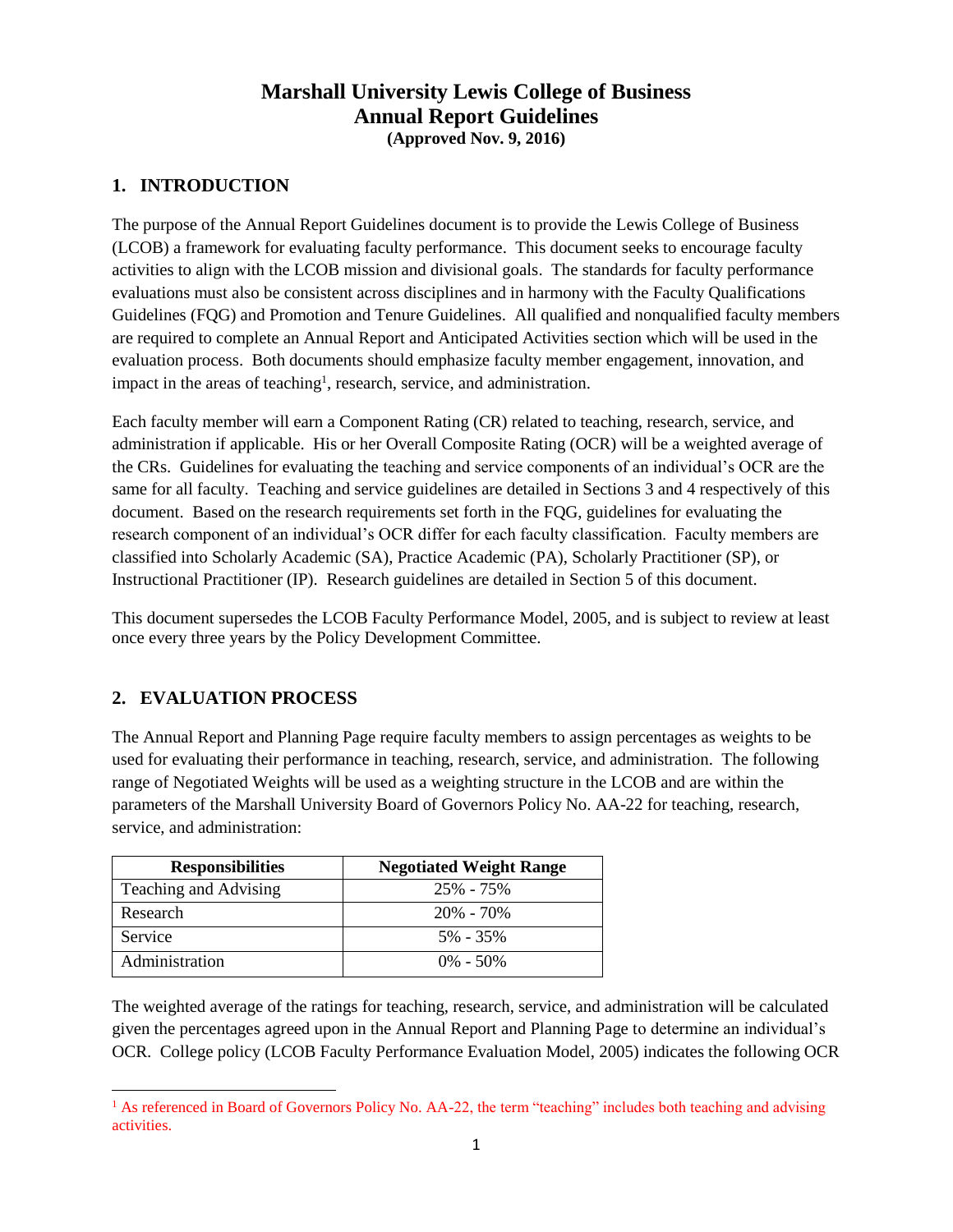ranges for exemplary, professional, needs improvement, and unacceptable categories. These ranges are used to classify the overall faculty performance, as well as the components of performance: teaching, research, service, and administration.

| <b>Performance Classification</b> | <b>OCR Ranges</b> |  |
|-----------------------------------|-------------------|--|
| Exemplary                         | $3.51 - 4.0$      |  |
| Professional                      | $2.51 - 3.5$      |  |
| Needs Improvement                 | $1.51 - 2.5$      |  |
| Unacceptable                      | $1.0 - 1.5$       |  |

### **2.1 Reporting and Evaluation Procedure**

Faculty are responsible for documenting their teaching, research, service, and administrative activities under the "self-evaluation" comment section of the Annual Report in Digital Measures. Recognizing the reporting limitations in Digital Measures, some activities will require faculty to submit additional documentation to his or her Division Head. Faculty will not receive bumps for activities that are not well documented. Each activity may be counted only once within and across teaching, research, service, and administration responsibilities.

Beginning in December and continuing until all evaluations have been completed, the Executive Committee (EC) will have a standing agenda item concerning the annual evaluation process. The EC will facilitate communication among the Division Heads before, during, and after the annual evaluation process to ensure consistency and fairness across the College.

Faculty cannot double count points accrued for one activity.

If a faculty member does not agree with the decisions of the Division Head regarding his or her evaluation score, the faculty member may appeal to the Dean of the LCOB by the end of the academic year.

## **3. TEACHING AND ADVISING**

Faculty teaching performance evaluations will encourage and reward engagement, innovation, and impact. The teaching CR results from a combination of student evaluations and the division head evaluation. The adoption of voluntary, online student evaluations has increased concerns about the reliability of student evaluations. To compensate, individuals may choose within their Annual Report and Planning Page to increase the weight of the Division Head's score. Teaching effectiveness will be determined by student evaluations and division head evaluations using the following weights:

1) Student evaluations (30% - 70%)

2) Division head evaluation (30% - 70%)

An individual cannot receive "exemplary" or "professional" in teaching without completing all assigned teaching-related duties such as:

- Completion of all necessary Assurance of Learning duties required for the course;
- Completion of course syllabi in accordance with MU Board of Governors Policy No. 14 (2014);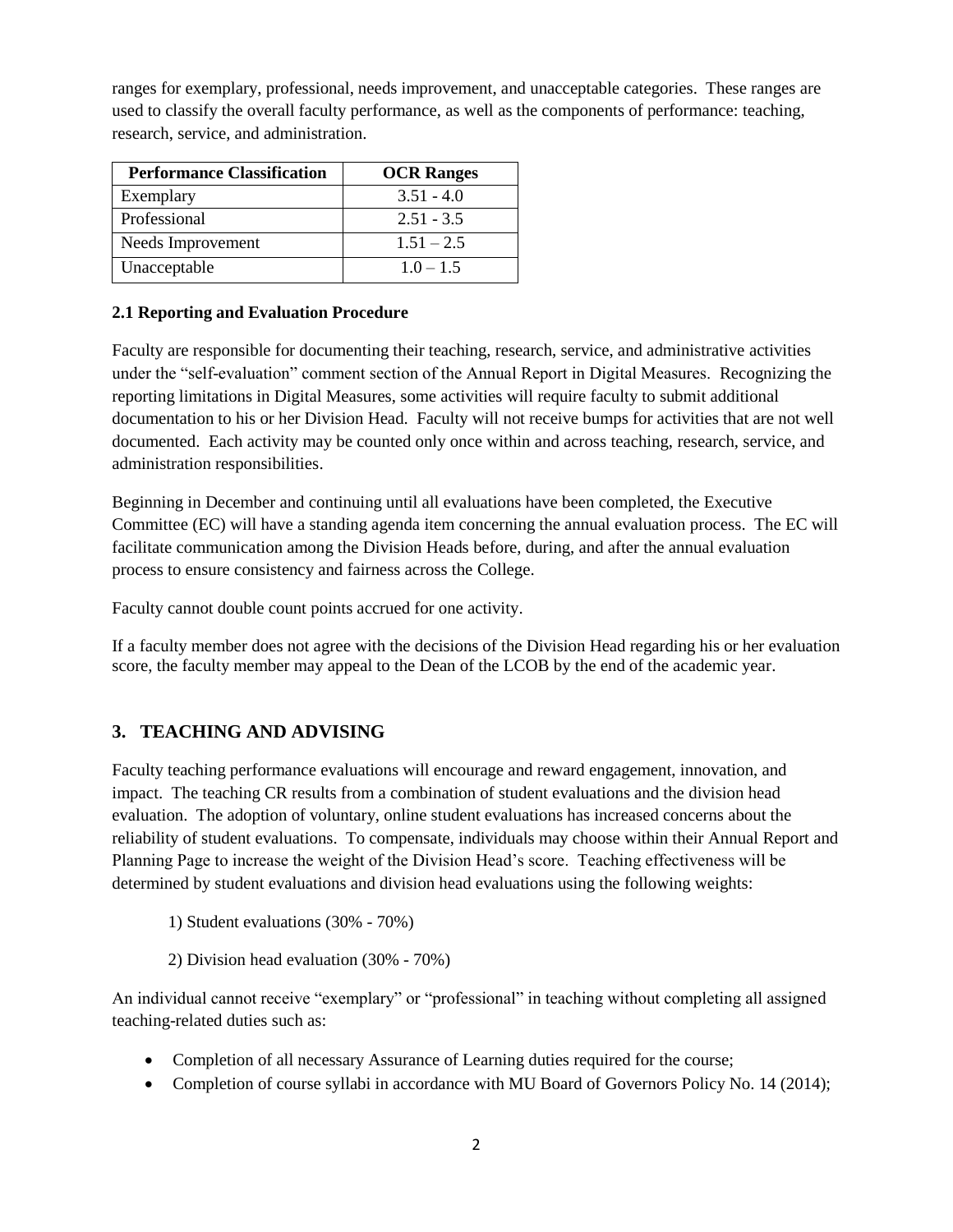- Submission of course syllabi to MUBERT in accordance with Board of Governors' and Academic Affairs' current standards;
- Maintenance of office hours:
- Submission of final grades and required midterm grades by due dates;
- Holding regular class periods.

If a faculty member does not perform the necessary teaching-related duties, then he or she will be rated as "needs improvement" or "unacceptable" in teaching as determined by the Division Head in consultation with the Dean.

#### **3.1 Student Evaluations**

The student evaluation portion of the score for teaching will be based on the overall composite rescaled means (all students, all questions) of the University administered online student evaluations for courses taught during the Spring and Fall semesters. The student evaluation score will be the weighted average of the overall composite rescaled mean of the two semesters. Weights will be determined by the total number of responses during the fall and spring semesters. For example, if a faculty member has 40 responses in the fall semester and 100 responses in the spring, then the fall semester would get a weight of 40/140 and the spring semester would get a weight of 100/140 when calculating the student portion of the annual teaching CR score. Internships and independent studies are not included in the calculation process described above.

The EC and the Dean encourage the faculty to dedicate a portion of class time to allow students to complete the online course evaluation on an electronic device.

#### **3.2 Division Head Evaluation**

If a faculty member performs the necessary teaching related duties referenced in the second paragraph of Section 3, the Division Head portion of the score for teaching will have the student evaluation score as a minimum. The Division Head will evaluate faculty teaching performance for factors/activities that foster engagement, demonstrate innovation, and provide meaningful impact. These factors/activities are categorized into Directed Student Learning or Research, Non-credit Instruction Taught, Faculty Selfdevelopment and Recognition, Course Development/Revision and Implementation, and Extensive Professional/Career Advising. A faculty member may earn up to 0.5 teaching CR points from the activities related to those five categories. An exception to that policy is when a faculty teaches a newly developed course or revives a course that has not been taught for the past five years. In this case, a faculty member may earn up to 0.7 teaching CR points. If requesting additional CR points for teaching, faculty are also responsible for classifying their teaching activities within the five categories.

Examples of the five categories of activities are as follows (\* indicates activities where a faculty can obtain 0.2 teaching CR points, while the remainder of the factors will have a maximum of 0.1 teaching CR points):

#### **a. Directed Student Learning or Research**

#### For example:

 Teaching a university designated special course such as Writing Across the Curriculum, Critical Thinking, Service Learning, Multi-Cultural, and International (0.10 points per course)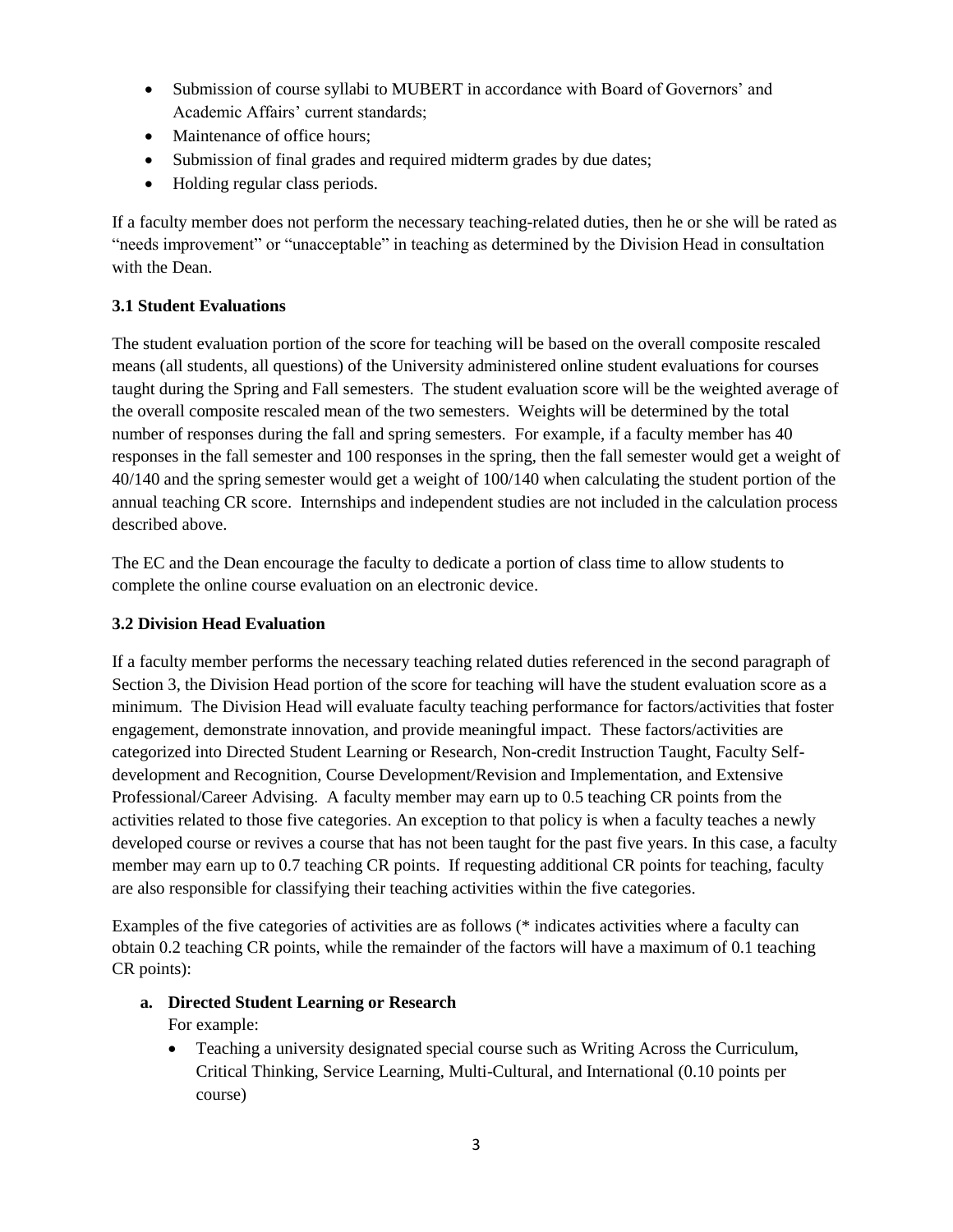- Teaching a course utilizing a project that requires extensive engagement with students and/or the business community
- Hosting guest speakers, arranging field trips, or similar activities (maximum 0.10 CR points per year)
- Including students in scholarly activities or supervised research (maximum 0.10 CR points per year)
- Serving on Honors or Yeager projects or providing H-option courses (maximum 0.10 CR points per year)
- Supervising student competition\*
- Teaching live cases (excluding Service Learning courses)\*
- Supervising independent studies\*

#### **b. Non-credit Instruction Taught**

For example:

- Teaching workshops
- Presenting as a guest lecturer
- Presenting in seminars, workshops, boot camps, etc.
- Teaching certifications courses\*

#### **c. Faculty Self-development and Recognition**

For example:

- Teaching awards and recognition within the College
- Completion of Continuing Education (CE), Continuing Professional Education (CPE), Continuing Legal Education (CLE), etc. A fifty-minute session will be considered one CE, CPE, or CLE hour. Five such hours will result in a 0.10 CR point increase
- Certification or training such as that sponsored by the Center for Teaching and Learning\*
- Teaching awards and recognition outside the College or a finalist in these awards\*
- Attending teaching boot camp outlined in LCOB Faculty Mentoring Program (2015)\*

#### **d. Course Development/Revision and Implementation**

For example:

- Extensive structural revision of courses
- Development or adoption of new or innovative teaching strategies or instructional technology
- New course preparation
- First time incorporation of case studies, simulations, active learning into a course (maximum 0.10 CR points per year)
- First time development and implementation of e-courses\* (maximum 0.20 CR points per year)
- First time development and implementation of multicultural, international, writing intensive, service learning, first year seminar, or critical thinking courses\* (maximum 0.20 CR points per year)
- First time development and implementation of new courses\*
- **e. Extensive Professional/Career Advising**

For example: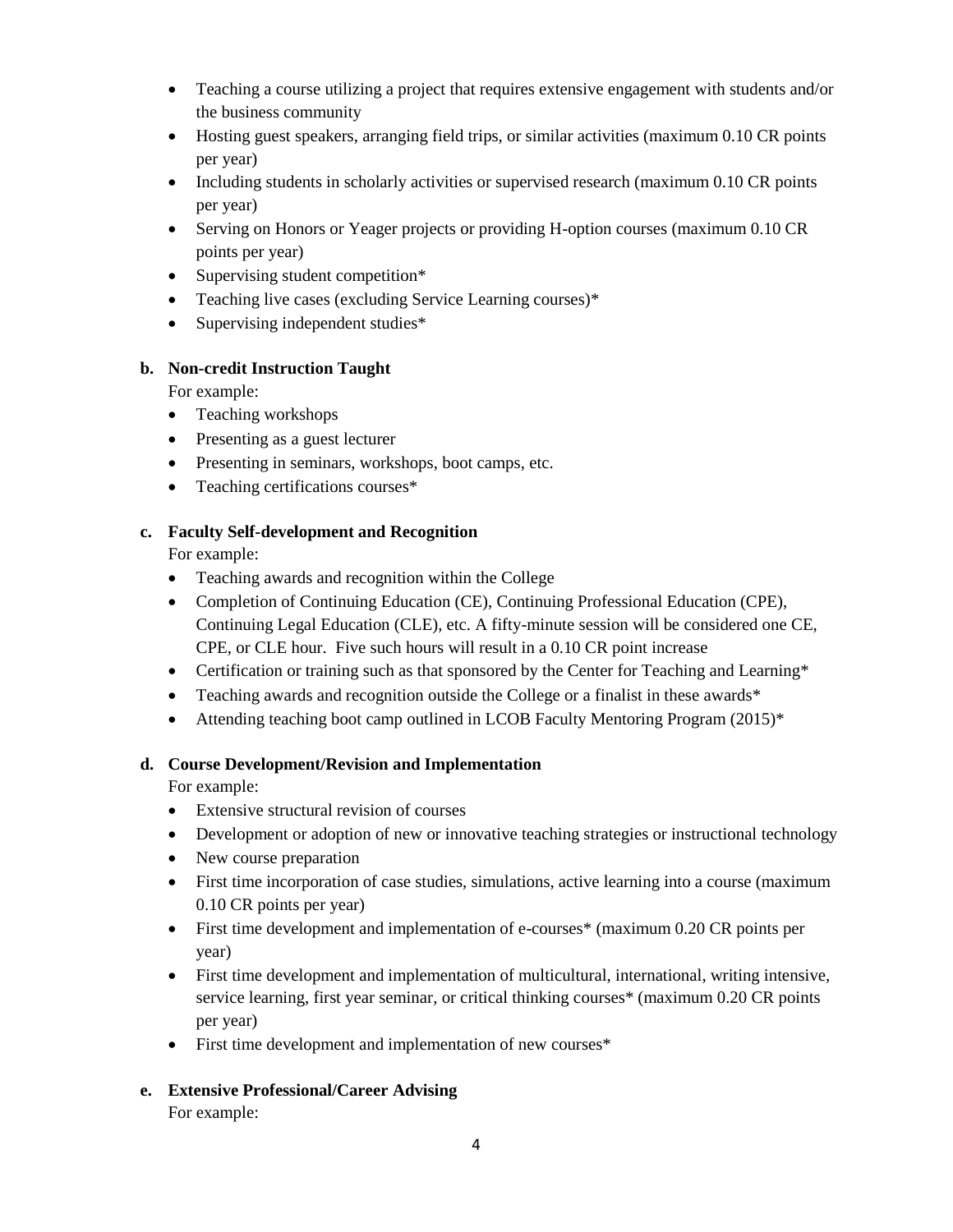Extensive student professional/career advising activities in excess of 15 hours per semester above and beyond regular office hours (faculty must maintain a record of such activities in the form of calendar with dates and times of advising, documented contact with students that have graduated, etc.)

The Division Head will calculate the weighted average of the student and division head evaluation scores using the percentages determined by the faculty member in his or her Annual Report and Planning Page referenced in the first paragraph of Section 3.

The maximum CR awarded for teaching is 4.0.

## **4. SERVICE**

A faculty member's service contributions demonstrate alignment with the LCOB mission, provide meaningful impact, and benefit the University community. As such, faculty will be evaluated based on their service performance. Service performance scores will be determined by significant and substantial university, professional or community service activities as determined by the Division Head.

Examples of university or college service activities that are significant and substantial include but are not limited to:

- College level committee work
- Serving on a search committee
- College liaison
- Recruitment and retention
- Faculty Senate
- University level committee
- Graduate Council
- University or college task forces

A total of 4 or more service activities are required for "exemplary" in service with at least 2 service activities to the University or the College. "Exemplary" performance in service will result in at least 3.51 CR for service.

A total of 3 service activities are required for "professional" in service with at least 2 service activities to the University or the College. "Professional" performance in service will result in at least 2.51 CR for service.

A total of 2 service activities are required for "needs improvement" in service and will result in at least 1.51 CR for service.

Fewer than 2 service activities will result in "unacceptable" in service and the faculty member will receive at least 1.0 CR for service.

#### *Factors to be used in increasing service CR include:*

- completion of other duties requested by a Division Head or Dean (0.1 CR points per significant duty)
- evidence of impact of service activities  $(0.1 \text{ CR points})$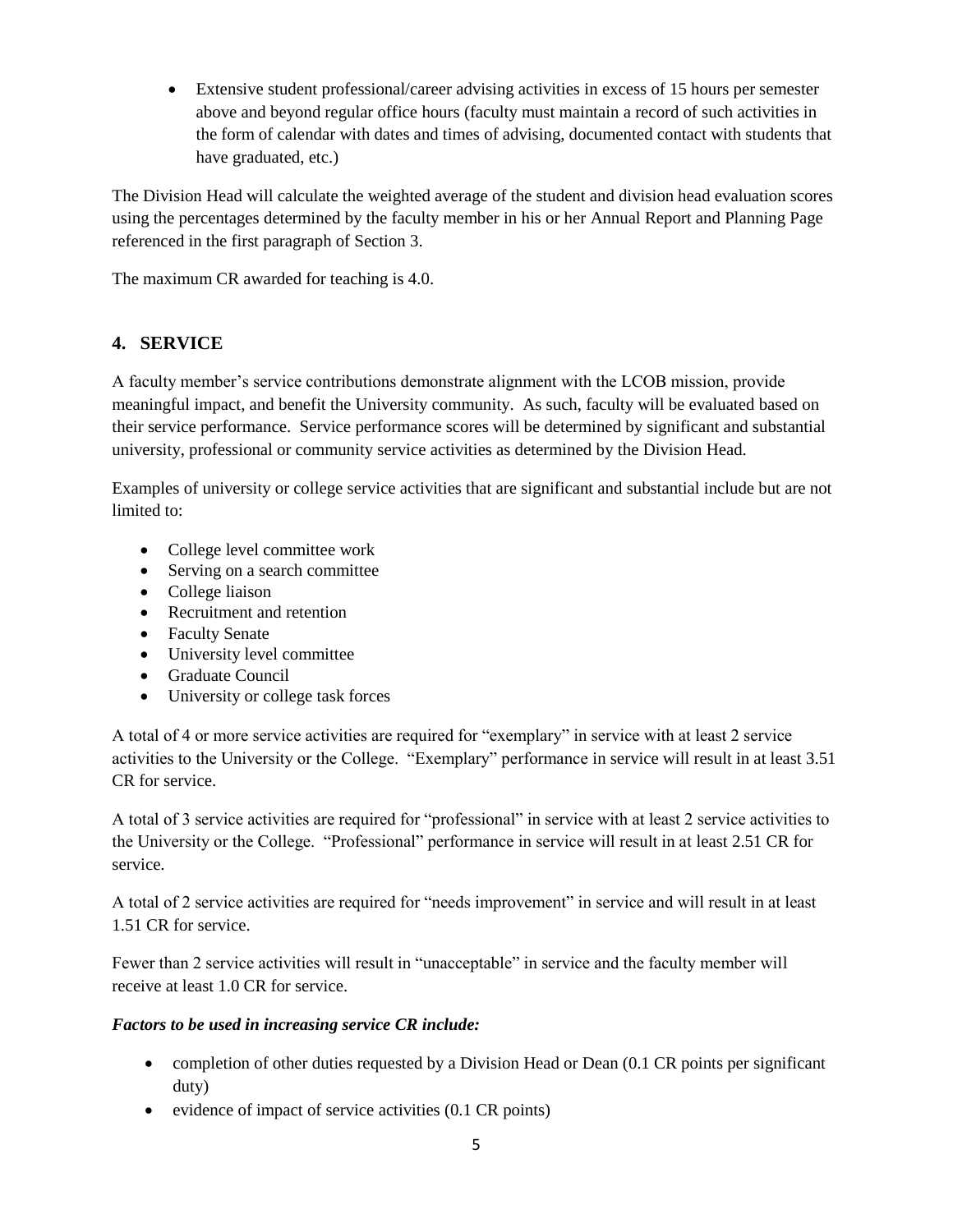- service awards and recognition at college or university level (0.1 CR points for college and 0.2 CR points for university level)
- service activities above the minimum requirement for the individual's current classification (0.2 CR points per activity)
- $\bullet$  serving as a chair, secretary or other leadership position (0.2 CR points per position)
- serving as an advisor for a student organization (0.2 CR points per position)

The Division Head may award a maximum of one extra service activity for faculty members who perform extraordinarily demanding service activities. By the first Friday in December, the Executive Committee will identify and provide Division Heads a list of service activities that are considered extraordinarily demanding.

The maximum CR awarded for service is 4.0.

# **5. RESEARCH**

The FQG encourages and rewards research and engagement that demonstrate alignment with the LCOB mission. As such, an individual's research CR shall be evaluated on a rolling five-year window based on the point system for academic and professional engagement consistent with the FQG. Also consistent with the FQG, the required points used to determine an individual's Performance Classification for research will be reduced by two for administrators.

## **5.1 CR Evaluation of Scholarly Academics (SA)**

For classification (Exemplary through Unacceptable) of Scholarly Academics, engagement points must come solely from academic engagement. For a list of validating activities, see Section 4.3 of the FQG. The following point structure is used for Performance Classification:

| Performance       | Academic                 | Minimum     | Minimum    | Minimum     |
|-------------------|--------------------------|-------------|------------|-------------|
| Classification    | <b>Engagement Points</b> | Points from | Validating | Component   |
|                   |                          | $JPs^2$     | Activities | Rating (CR) |
| Exemplary         | 10 or more               | $8*$        |            | 3.51        |
| Professional      | $6 - 9$                  |             |            | 2.51        |
| Needs Improvement | $3 - 5$                  |             |            | 1.51        |
| Unacceptable      | Fewer than 3             |             |            | 0.00        |

| <b>Table</b> |  |
|--------------|--|
|              |  |

\* For exemplary, at least one journal publication must come from Tier I, II, or III.

- An individual with 10 or more points from academic engagement within the last 5 calendar years, with a minimum of 8 points from journal publications and a minimum of 2 validating activities, is "exemplary" in research and will receive a minimum 3.51 CR for research.
- An individual with 6 9 points from academic engagement within the last 5 calendar years, with a minimum of 4 points from journal publications and a minimum of 2 validating activities, is "professional" in research and will receive a minimum 2.51 CR for research.

 $\overline{\phantom{a}}$  $2$  The term JPs indicates Journal Publications consistent with the FOG.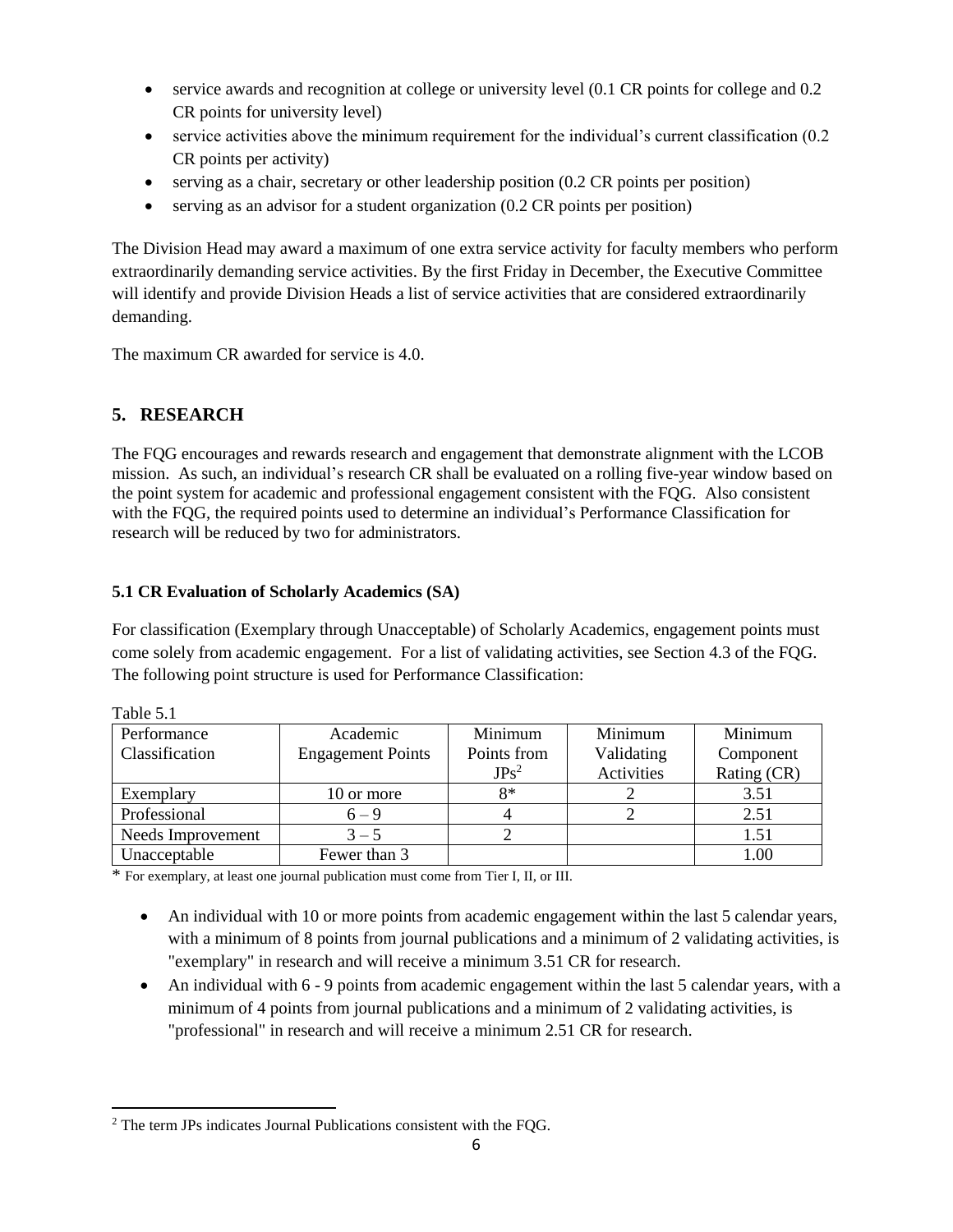- An individual with 3 to 5 points from academic engagement within the last 5 calendar years, with a minimum of 2 points from journal publications is "in need of improvement" in research and will receive a minimum 1.51 CR for research.
- An individual with fewer than 3 points from academic engagement within the last 5 calendar years is "unacceptable" in research and will receive a minimum 1.0 CR for research.
- Faculty members who earned their doctoral degree within the last five years or have received ABD status within the last three years are considered at least "professional" in research and will receive at least a 2.51 CR for research. Additional CR points must come from academic engagement activities above the minimum required to be "professional" in Table 5.1. Such faculty members will only be classified as "exemplary" in research when the criteria for "exemplary" in Table 5.1 are met.

### *Factors increasing research CR in each Performance Classification include:*

- For each additional academic engagement point above the minimum requirement for the individual's current Performance Classification, the research CR will increase by 0.20 points.
- For each additional non-point accruing validating activity above the minimum requirement, the research CR will increase by 0.10 points.
- For attending the research boot camp outlined in LCOB Faculty Mentoring Guidelines, the research CR will increase by 0.10 points.

An individual may not receive a CR higher than the maximum score for his or her current Performance Classification. For example, an individual with five academic engagement points from JPs and five conference presentations will earn a research CR of 3.50.

The maximum CR awarded for research is 4.0.

## **5.2 CR Evaluation of Practice Academics (PA)**

For Practice Academics, engagement points may come from either academic engagement or professional engagement. The following point structure is used:

| <b>Table</b> $.012$ |                          |             |              |             |
|---------------------|--------------------------|-------------|--------------|-------------|
| Performance         | Academic / Professional  | Minimum     | Minimum      | Minimum     |
| Classification      | <b>Engagement Points</b> | Points from | Professional | Component   |
|                     |                          | $JPs^3$     | Engagement   | Rating (CR) |
|                     |                          |             | Points       |             |
| Exemplary           | 10 or more               |             | 6*           | 3.51        |
| Professional        | $6 - 9$                  |             | $3**$        | 2.51        |
| Needs Improvement   | $3 - 5$                  |             | $3**$        | 1.51        |
| Unacceptable        | Fewer than 3             |             |              | $1.00\,$    |

 $T<sub>1</sub>T<sub>2</sub>$ 

 $\overline{\phantom{a}}$ 

\*\* Two of the required professional engagement points must come from "substantive and sustained practice or consulting activities" as detailed in the FQG.

<sup>\*</sup> Four of the required professional engagement points must come from "substantive and sustained practice or consulting activities" as detailed in the FQG.

<sup>&</sup>lt;sup>3</sup> The term JPs indicates Journal Publications consistent with the FOG.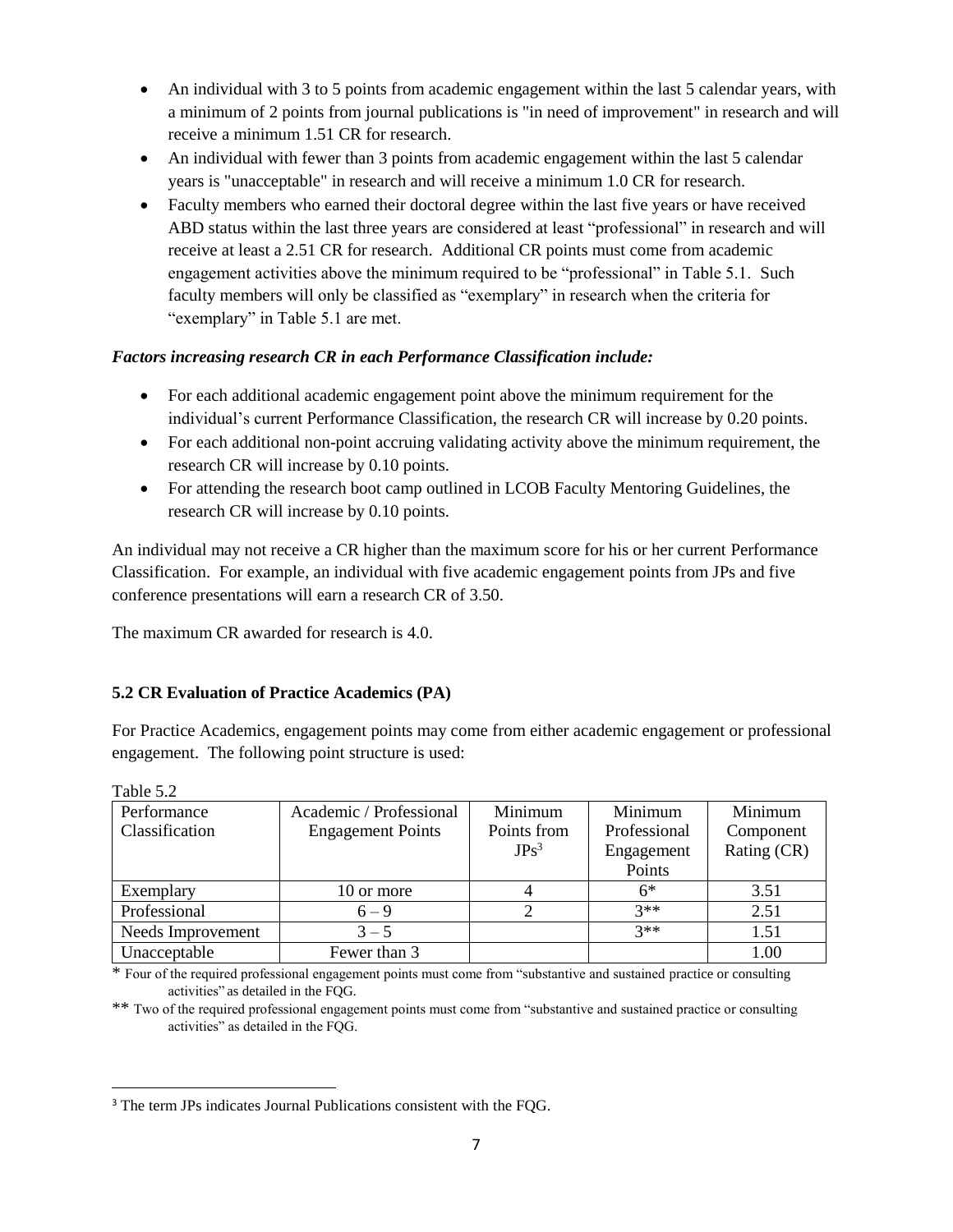- An individual with 10 or more points from academic or professional engagement within the last 5 calendar years, consisting of a minimum of 4 points from journal publications and a minimum of 6 points from professional engagement of which a minimum of 4 points must come from "substantive and sustained practice or consulting activities" is "exemplary" in research and will receive a minimum 3.51 CR for research.
- An individual with 6 9 points from academic or professional engagement within the last 5 calendar years, with a minimum of 2 from journal publications and a minimum of 3 from professional engagement of which a minimum of 2 must come from "substantive and sustained practice or consulting activities," is "professional" in research and will receive a minimum of 2.51 CR for research.
- An individual with 3 to 5 points from academic or professional engagement within the last 5 calendar years, with a minimum of 3 points from professional engagement, with 2 of the 3 professional engagement points coming from "substantive and sustained practice or consulting activities," is "in need of improvement" in research and will receive a minimum 1.51 CR for research.
- An individual with fewer than 3 points from academic engagement within the last 5 calendar years is "unacceptable" in research and will receive a minimum 1.0 CR for research.
- PAs within three years of hire will be considered "professional" in research if they have a minimum of 6 academic or professional engagement points from "substantive and sustained practice or consulting activities" and will receive a minimum 2.51 CR for research.

An individual may not receive a CR higher than the maximum score for his or her Performance Classification.

### *Factors used in increasing research CR in each Performance Classification include:*

- Each academic / professional engagement point above the minimum requirement for the individual's current Performance Classification will increase the research CR by 0.20 points.
- All other validating activities above the minimum requirement will increase the research CR by 0.10 points.
- Attending the research boot camp outlined in LCOB Faculty Mentoring Guidelines will increase the research CR by 0.10 points.

The maximum CR awarded for research is 4.0.

## **5.3 CR Evaluation of Scholarly Practitioners (SP)**

For Scholarly Practitioners, engagement points may come from either academic engagement or professional engagement. For a list of validating activities, see Section 4.3 of the FQG. The following point structure is used:

 $\overline{\phantom{a}}$ 

| Performance           | Academic / Professional  | Minimum          | Minimum    | Minimum     |
|-----------------------|--------------------------|------------------|------------|-------------|
| <b>Classification</b> | <b>Engagement Points</b> | Points from      | Validating | Component   |
|                       |                          | JPs <sup>4</sup> | Activities | Rating (CR) |
| Exemplary             | 8 or more                |                  |            | 3.51        |

<sup>4</sup> The term JPs indicates Journal Publications consistent with the FQG.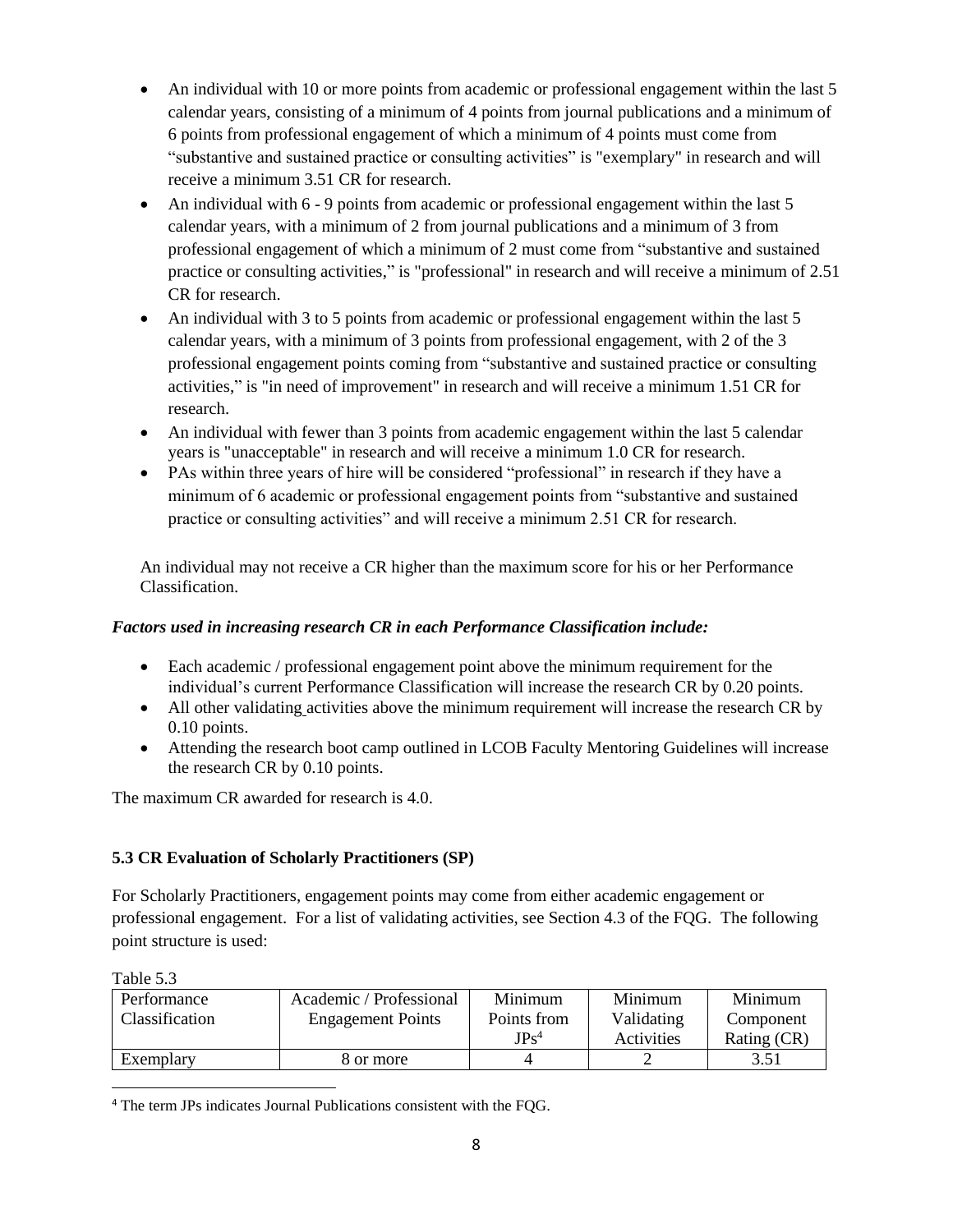| Professional      | -            |  | $\cap$ $\subset$<br>2.J P |
|-------------------|--------------|--|---------------------------|
| Needs Improvement | _            |  | 1.J 1                     |
| Jnacceptable      | Fewer than 3 |  | 00.1                      |

- An individual with 8 or more points from academic or professional engagement within the last 5 calendar years, with a minimum of 4 points from journal publications and a minimum of 2 validating activities, is "exemplary" in research and will receive a minimum 3.51 CR for research.
- An individual with 6 7 points from academic or professional engagement within the last 5 calendar years, with a minimum of 2 points from journal publications and a minimum of 2 validating activities, is "professional" in research and will receive a minimum 2.51 CR for research.
- An individual with 3 to 5 points from academic or professional engagement within the last 5 calendar years is "in need of improvement" in research and will receive a minimum 1.51 CR for research.
- An individual with fewer than 3 points from academic or professional engagement within the last 5 calendar years is "unacceptable" in research and will receive a minimum 1.0 CR for research.

An individual may not receive a CR higher than the maximum score for his or her Performance Classification.

### *Factors used in increasing research CR in each Performance Classification include:*

- For each additional academic engagement point above the minimum requirement for the individual's current Performance Classification, the research CR will increase by 0.20 points.
- For each additional non-point accruing validating activity above the minimum requirement, the research CR will increase by 0.10 points.
- For attending the research boot camp outlined in LCOB Faculty Mentoring Guidelines, the research CR will increase by 0.10 points.

The maximum CR awarded for research is 4.0.

#### **5.4 CR Evaluation of Instructional Practitioners (IP)**

For Instructional Practitioners, engagement points may come from either academic engagement or professional engagement. The following point structure is used:

| $1$ avive $J.H$   |                          |                      |             |
|-------------------|--------------------------|----------------------|-------------|
| Performance       | Academic / Professional  | Minimum Professional | Minimum     |
| Classification    | <b>Engagement Points</b> | Engagement Points*   | Component   |
|                   |                          |                      | Rating (CR) |
| Exemplary         | 8 or more                |                      | 3.51        |
| Professional      | $6 - 7$                  |                      | 2.51        |
| Needs Improvement | $3 - 5$                  |                      | 1.51        |
| Unacceptable      | Fewer than 3             |                      | $1.00\,$    |

Table 5.4

\*One required professional engagement point must come from "substantive and sustained practice or consulting activities" as detailed in the FQG.